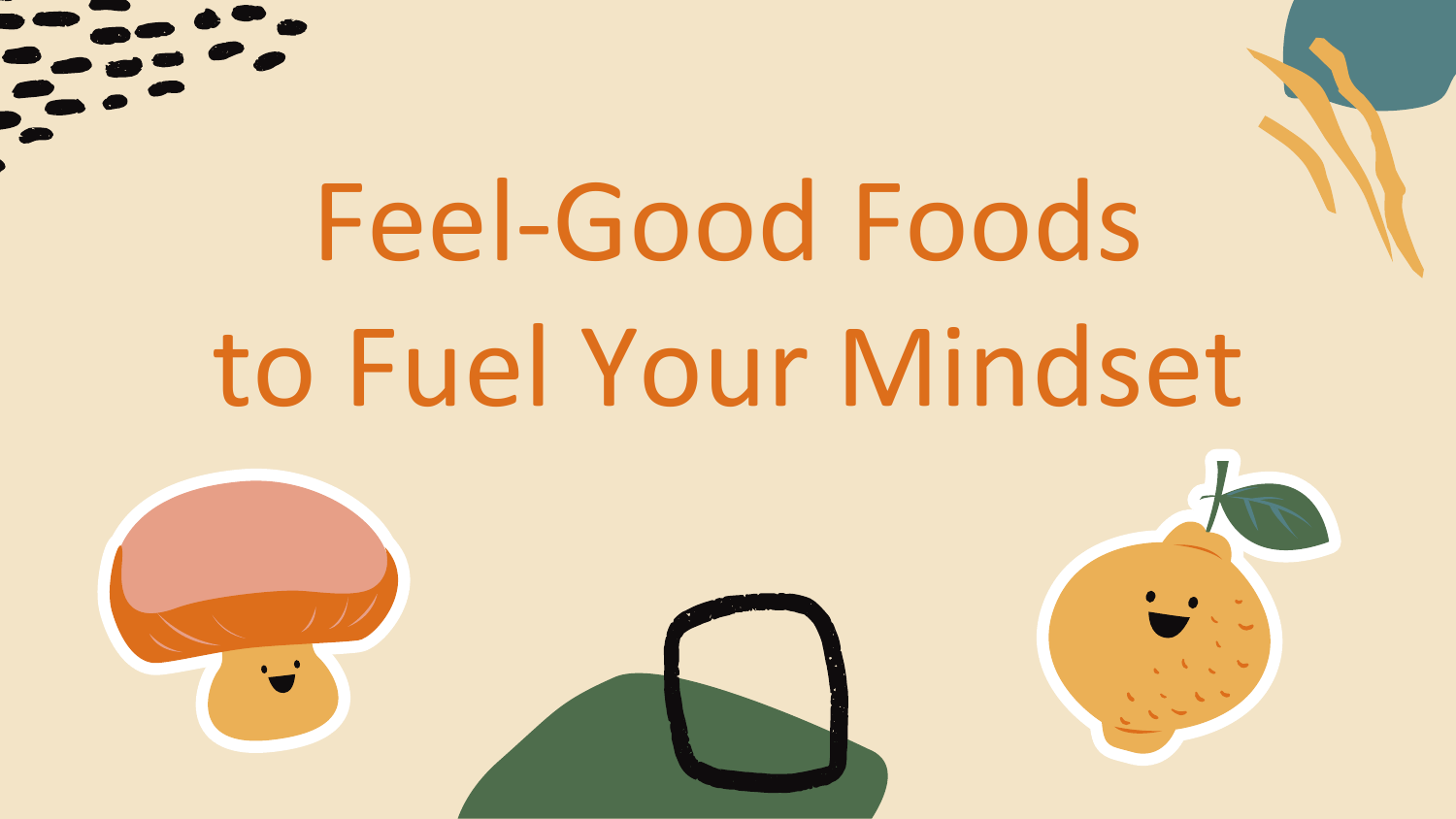### Food for thought







## connection

It's a gut feeling



Let's get

Tangible ways to feed the happy



Think "expansive"

Eat the rainbow to feel like gold!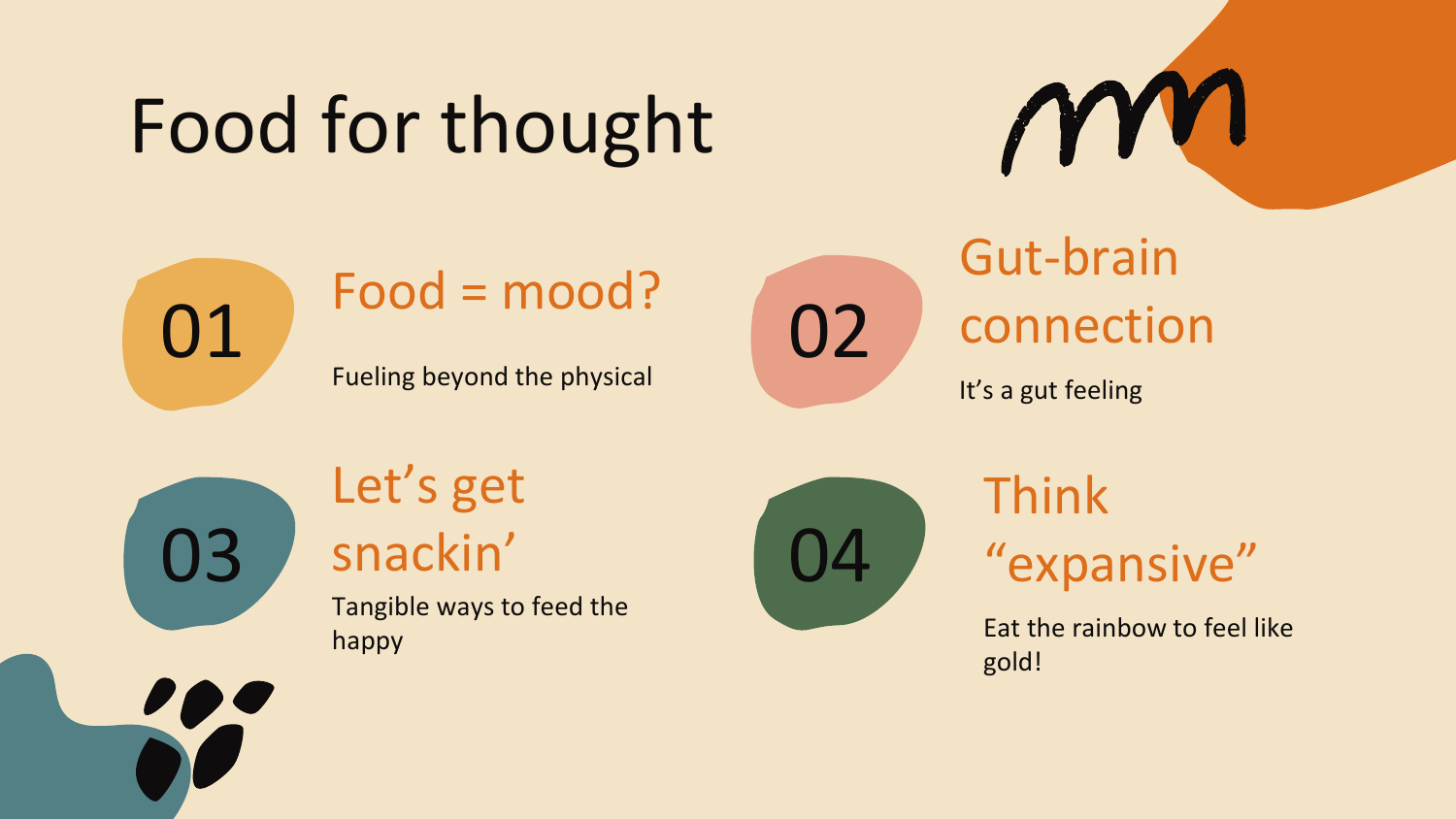### Poll:



Do you notice a correlation between how your feed your body and how you think or feel?

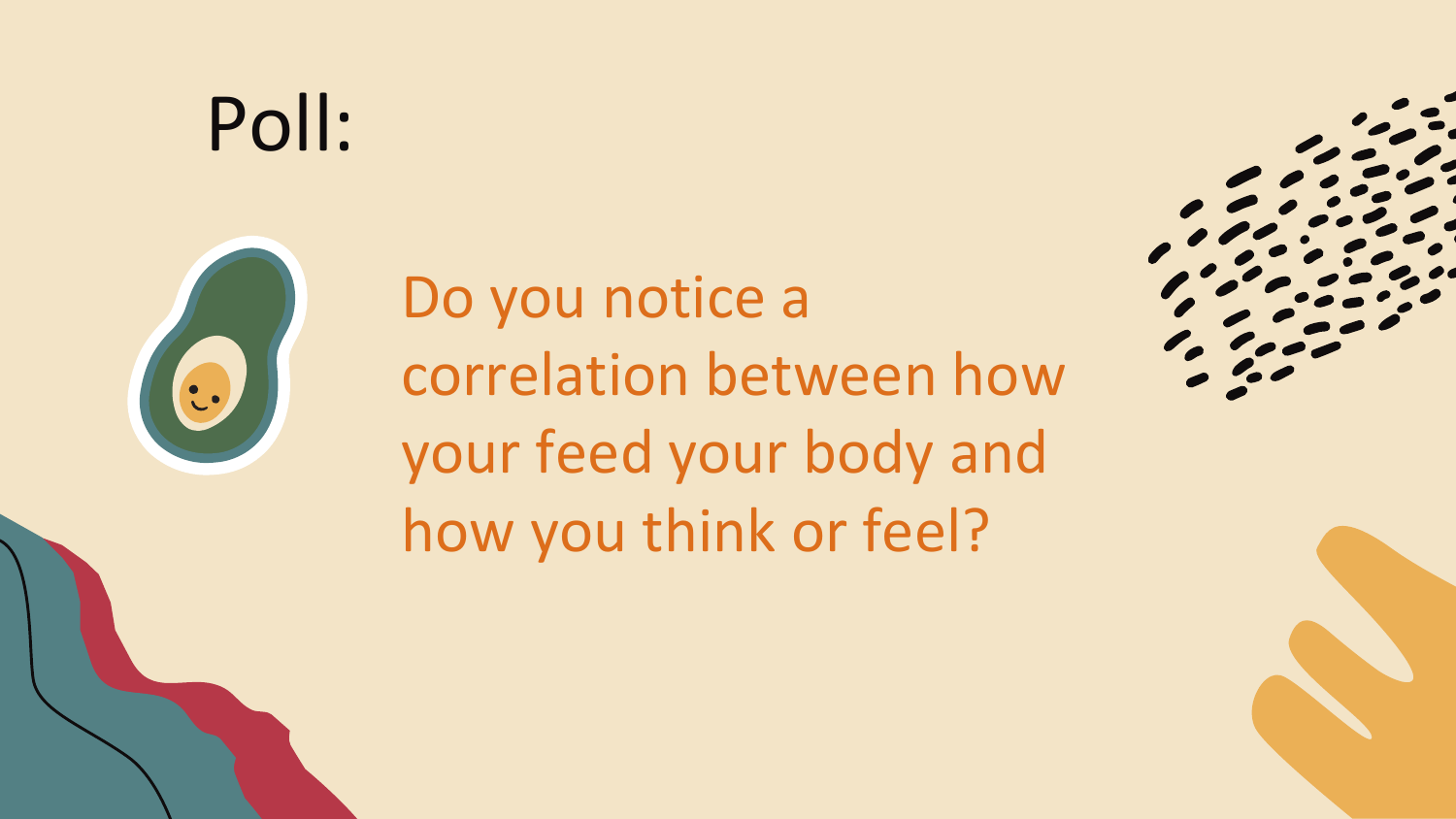01

### Can you eat your way to a sunnier disposition?

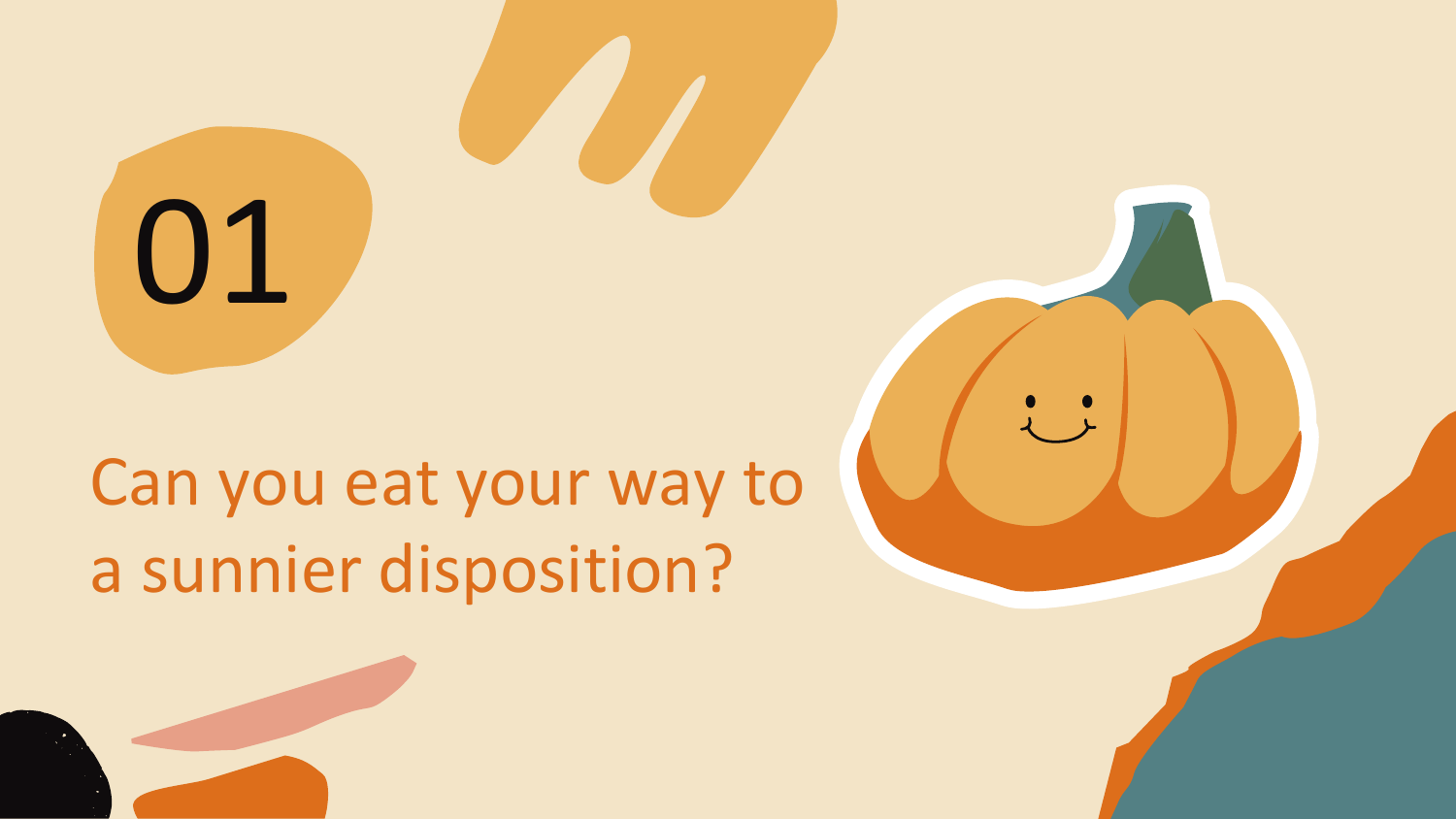## Well, nutrition does play a major role

There's no one specific diet that has been proven to relieve depression or anxiety. Still, certain eating patterns and foods can be a substantial piece of the feel-good puzzle.

 $\overline{u}$ 

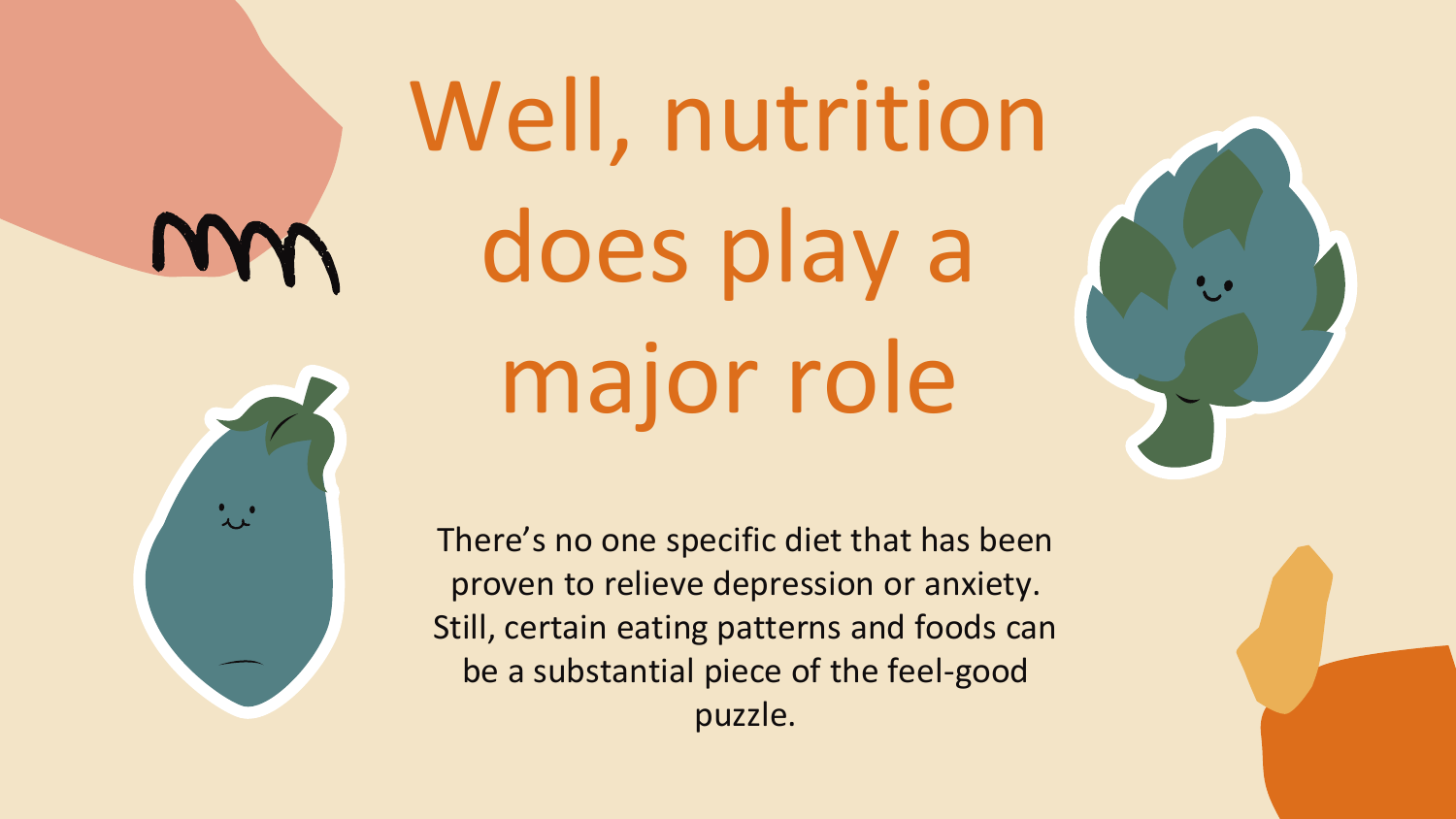

## Nutritional psychiatry



A fast-growing approach that uses food in the treatment of mental health conditions

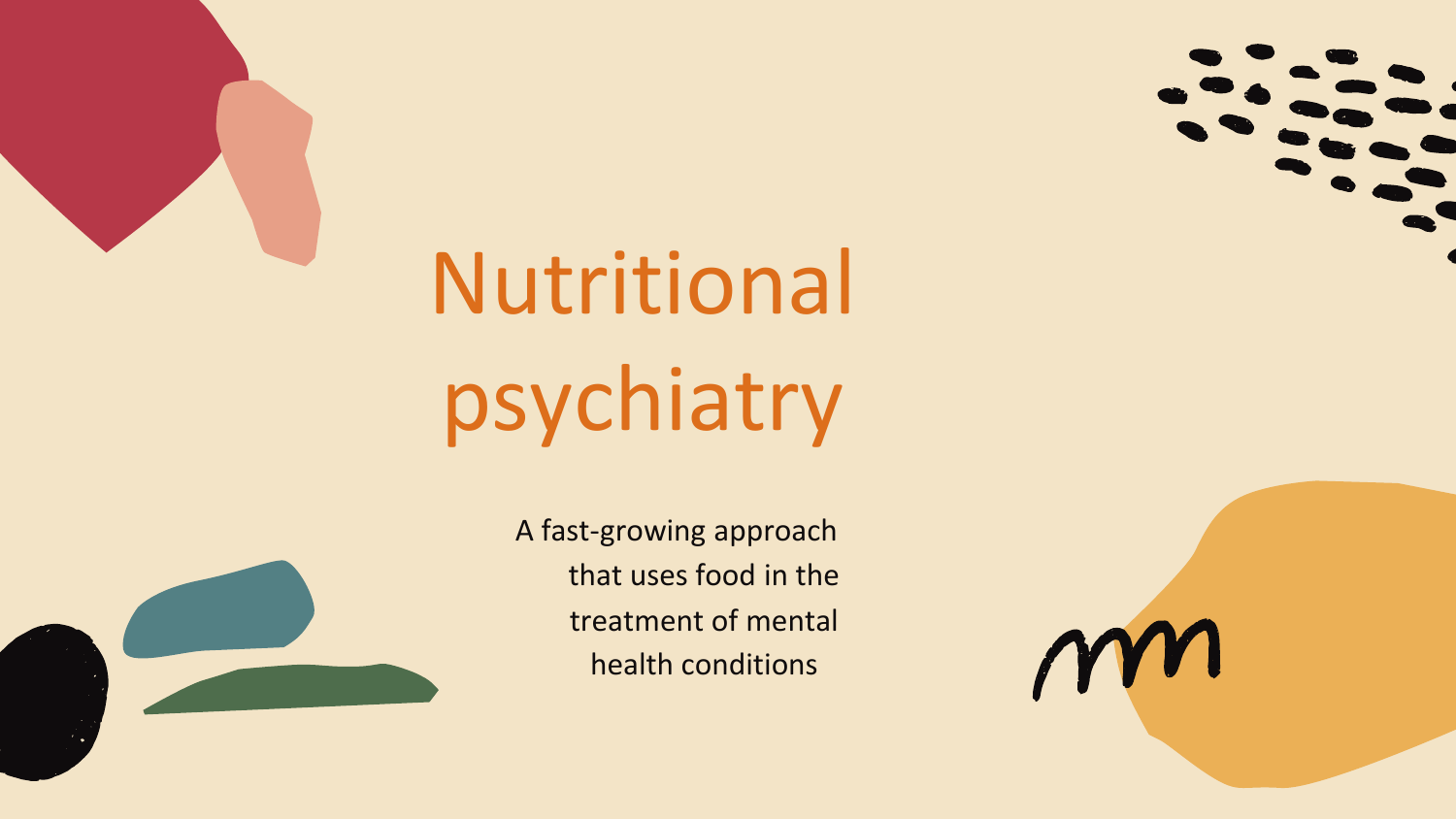

02

connection

Both physical and biochemical



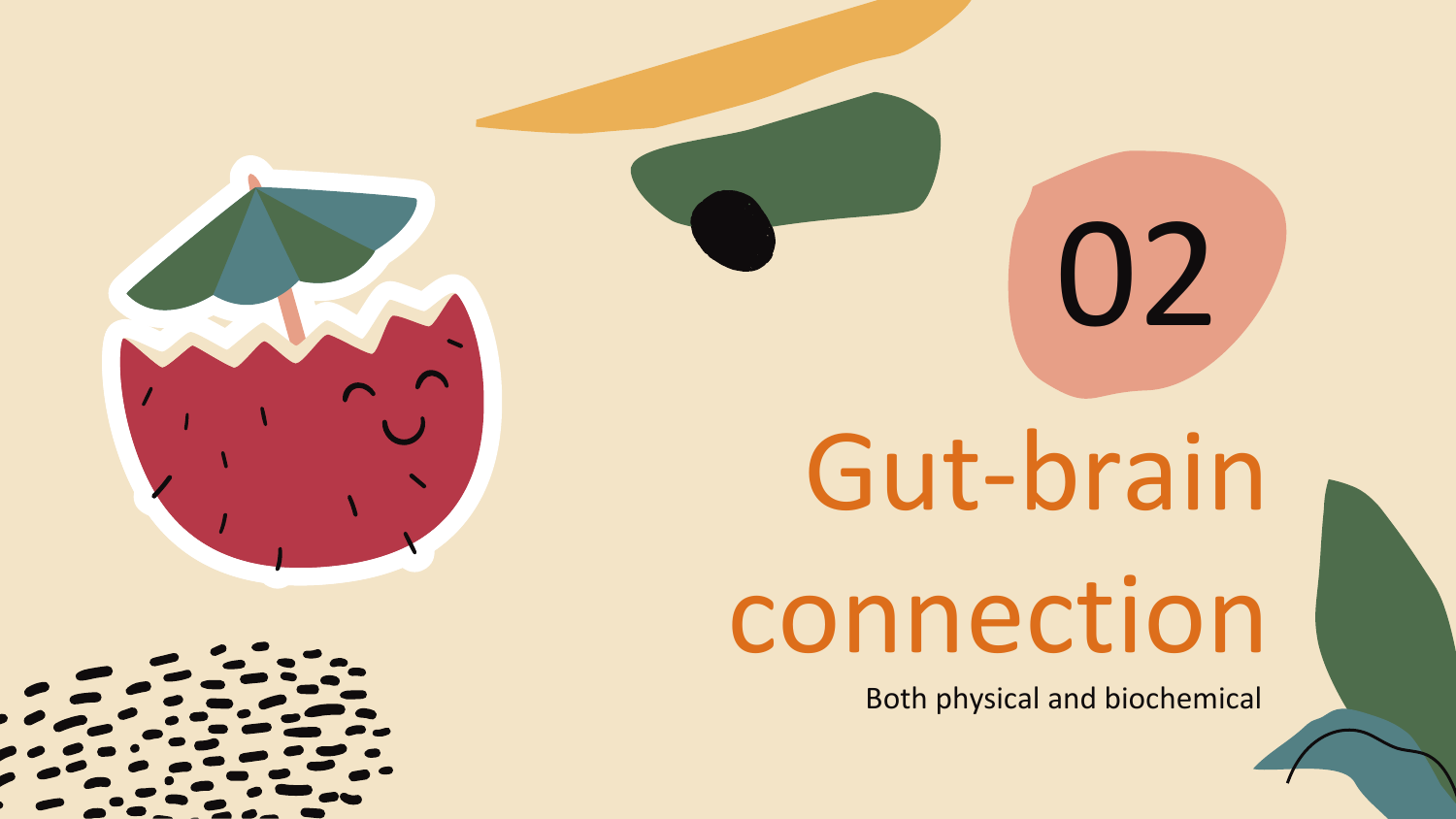

"Your gut and your emotions are a two-way street. They both impact each other."

*—The Doctor's Farmacy* 



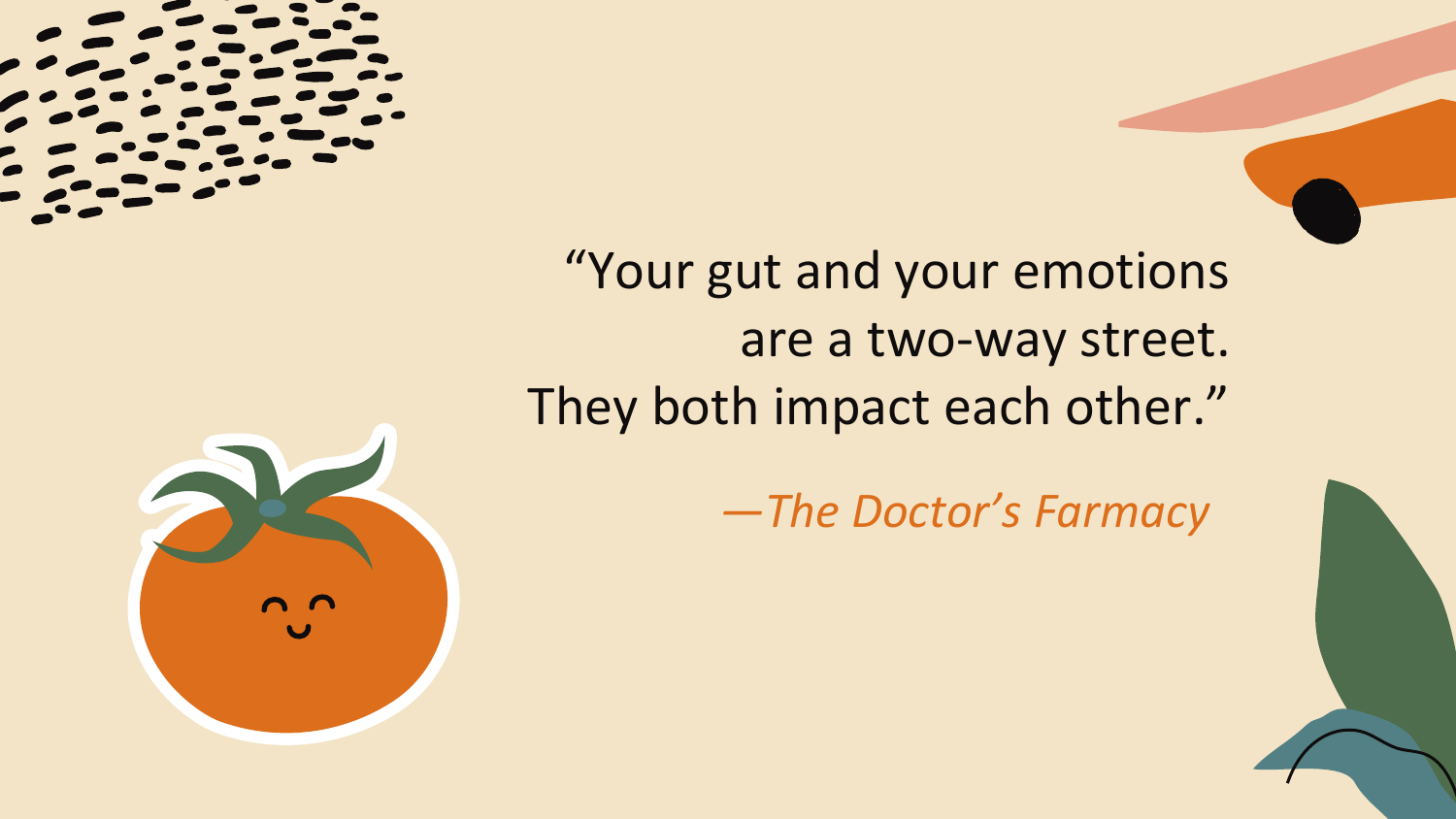#### You may have heard the expressions….

Go with your gut

Gut feeling

Trust your gut

Gut instinct

Butterflies in my stomach

Gut wrenching

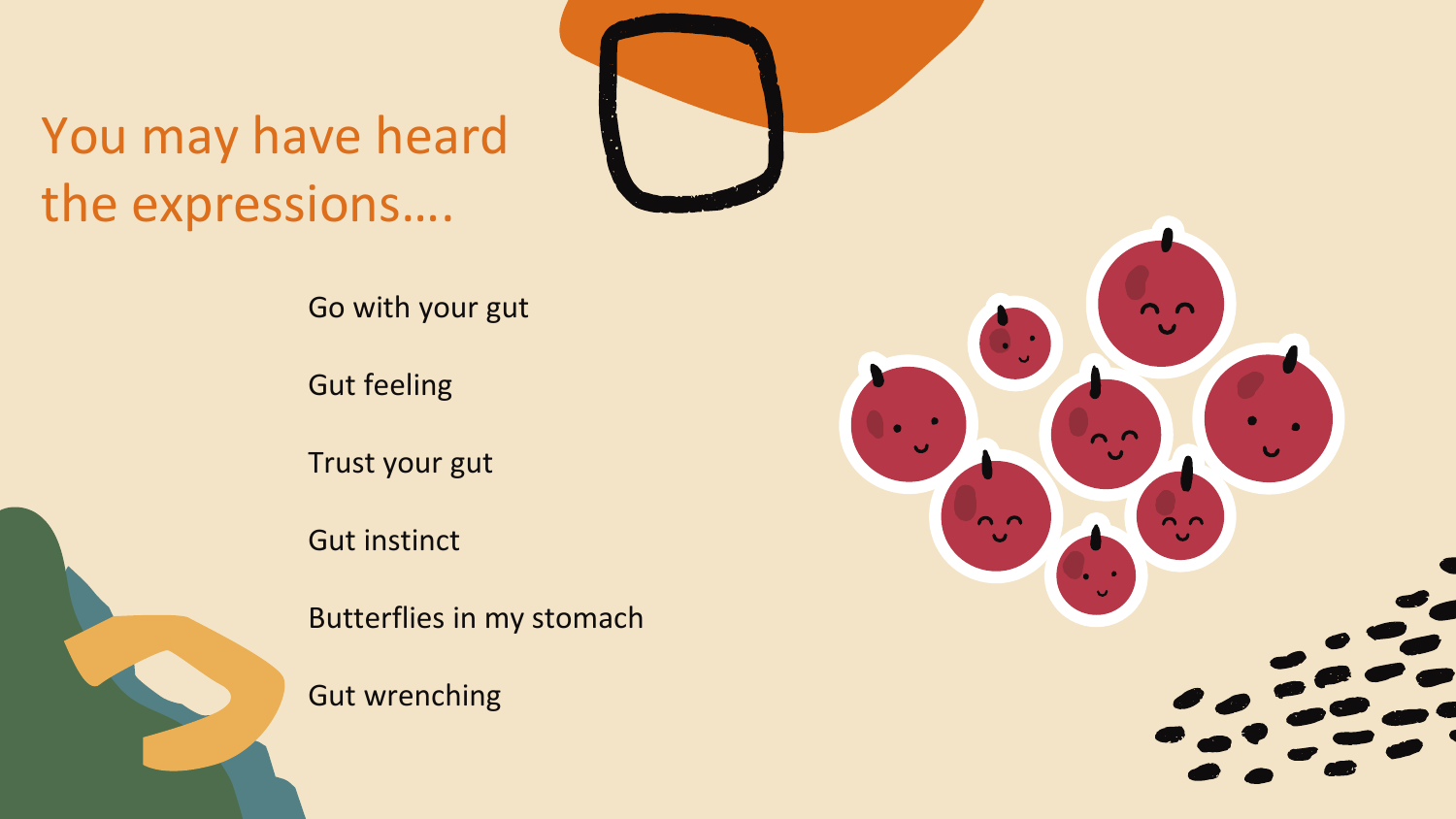### The science behind food & mood

Serotonin & dopamine

Key neurotransmitters that influence mood

Brain is receiving positive messaging loud & clear

When neurotransmitter production is in good shape

Think of your gut as a "2nd brain"

The GI tract is home to billions of bacteria that influence the production of neurotransmitters

Certain foods promote the growth of "good" bacteria

This positively impacts neurotransmitter production

#### It's tricky, though

Sugar can temporarily spike dopamine, but is a culprit of inflammation and "bad" bacteria growth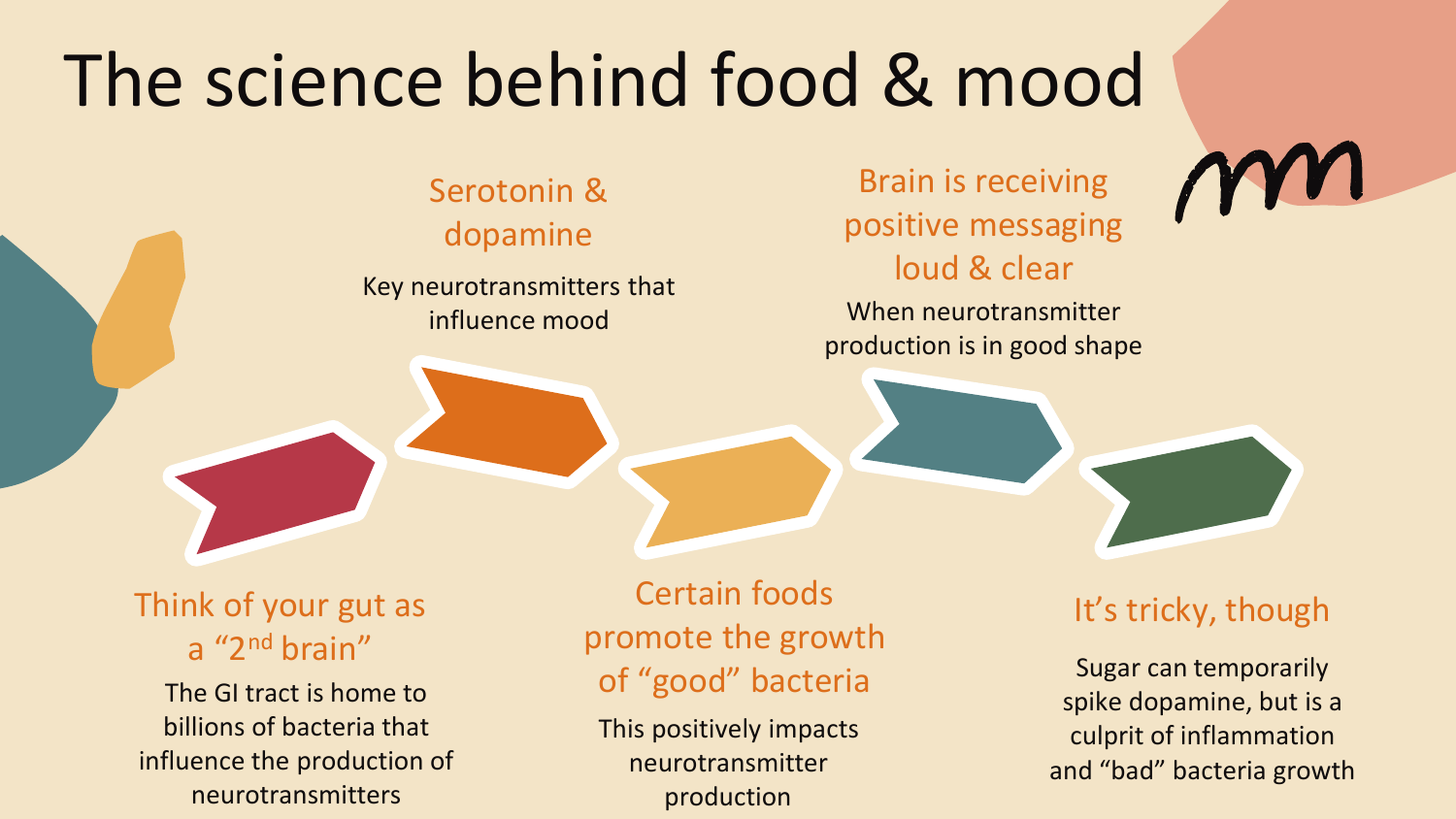

Studies indicate that a "health food" diet sets you up for fewer mood fluctuations and can alleviate symptoms of depression & anxiety.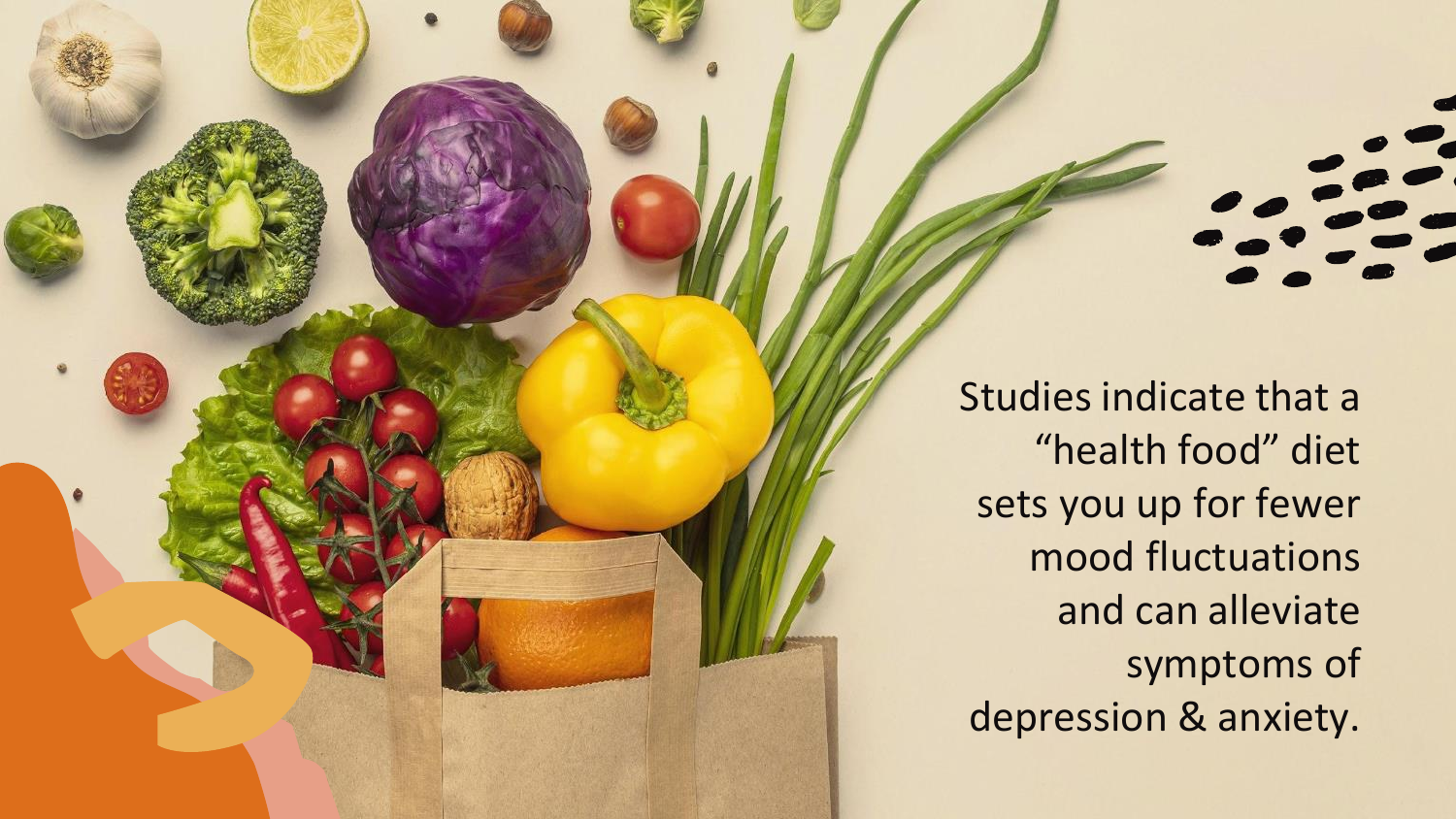### Eat the rainbow for a brighter outlook

03

Ready to practice a positive mindset?

Let's fill our plates first!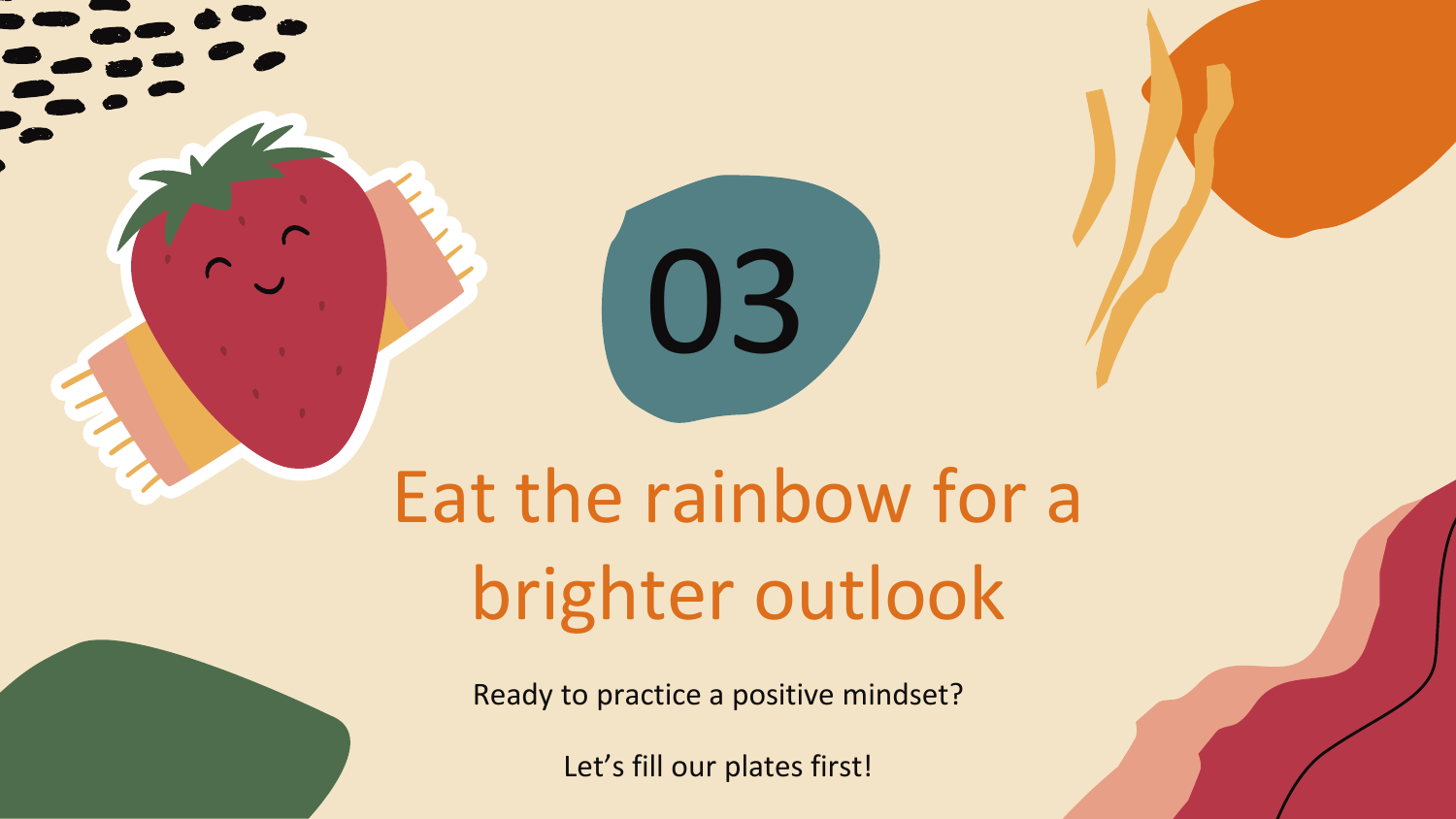### Foods that love you back



#### Whole foods Packaged by nature Fermented & cultured foods Pump up the probiotics

#### Fiber

Plant-forward choices will fill you up and quell the crash

Essential fatty acids

Fat-based friends

#### Antioxidants

Inflammation fighters

**Other** micronutrients

> Think folate, vitamin D, magnesium and B vitamins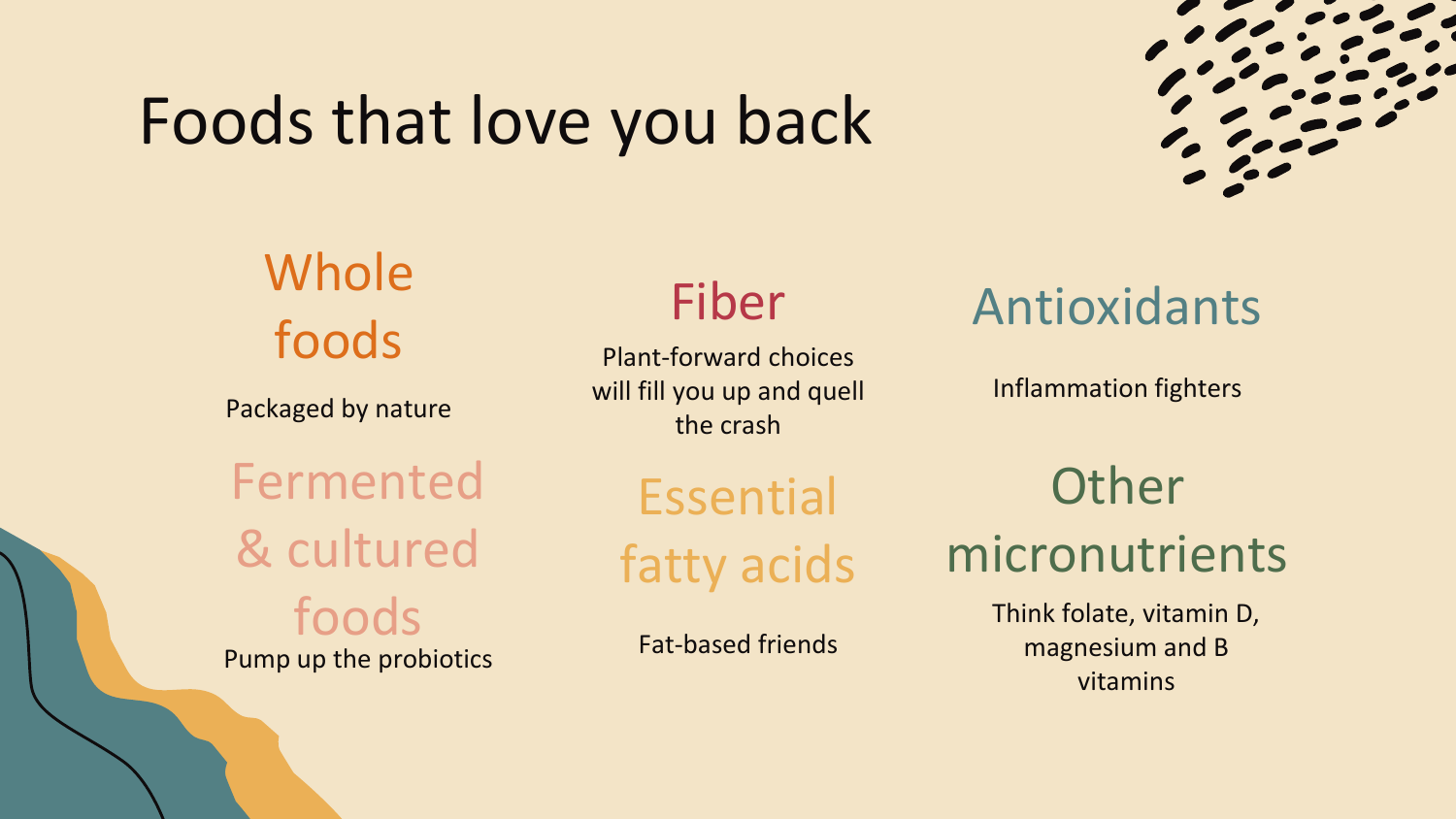### Whole food examples

**Fruits**: berries, bananas, apples, avocadoes

**Veggies**: spinach, mushrooms, bell peppers, tomatoes

**Protein**: eggs, meat, fish

**Nuts, seeds & legumes**: chia seeds, walnuts

**Whole grains**: farro, whole wheat bread, oatmeal

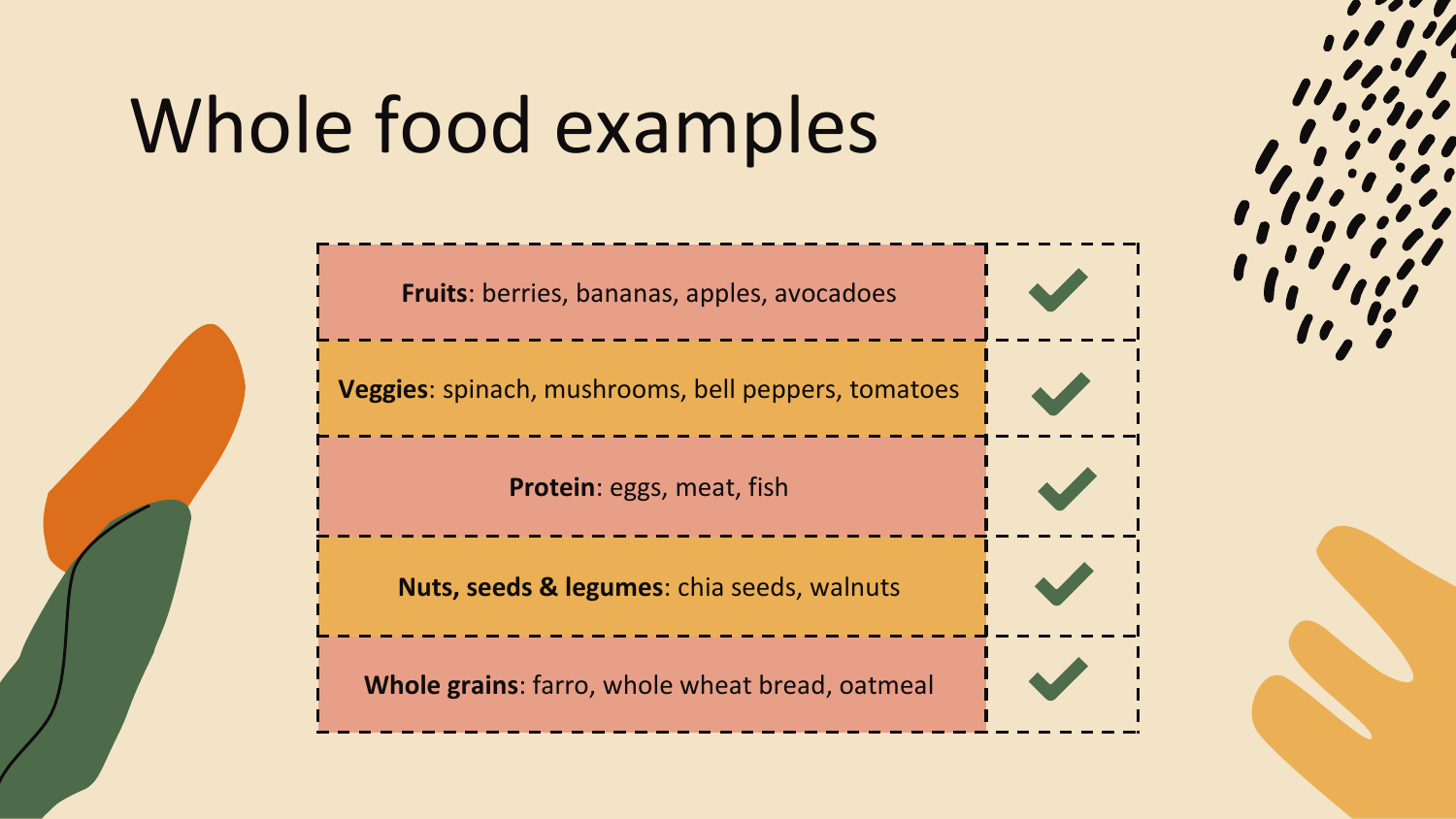### Fiber-iffic



#### Smart carbs

The parts of plant foods you body can't absorb



#### Bounty of benefits

Lower cholesterol, steady blood sugar, regular bowel movements, **lower risk of symptoms of depression**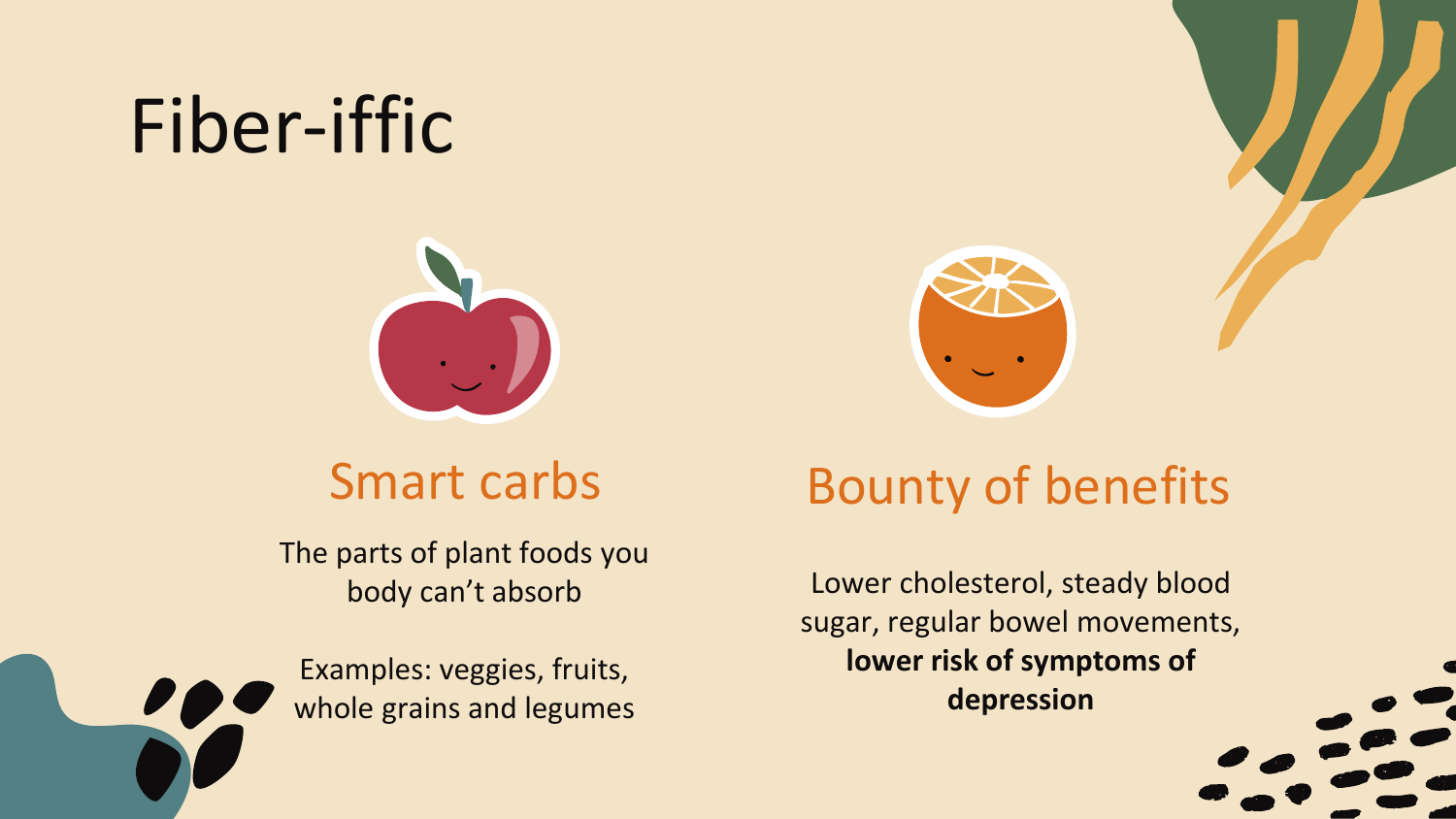### **Superstars**

#### Antioxidants

Beta carotene Lycopene Lutein & zeaxanthin Selenium…

#### Fermented/cultured foods

Greek yogurt **Sauerkraut** Miso Apple cider vinegar…



Olive oil Avocado **Walnuts** Chia seeds…

#### Special shout-out

Herbs, spices, tea & coffee: Cinnamon Turmeric Ginseng Green tea Oregano….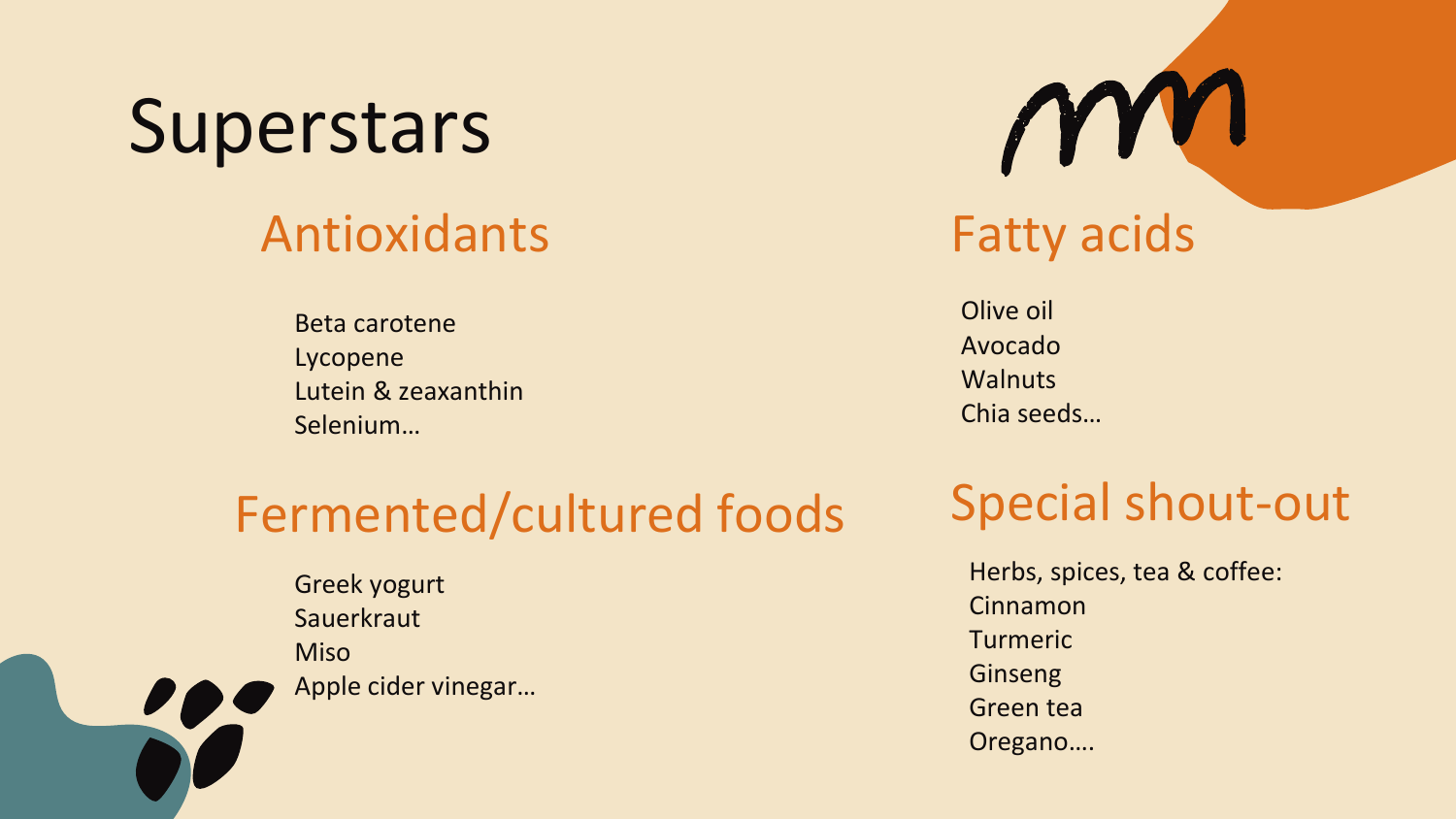### You can't forget

m



### CHOCOLATE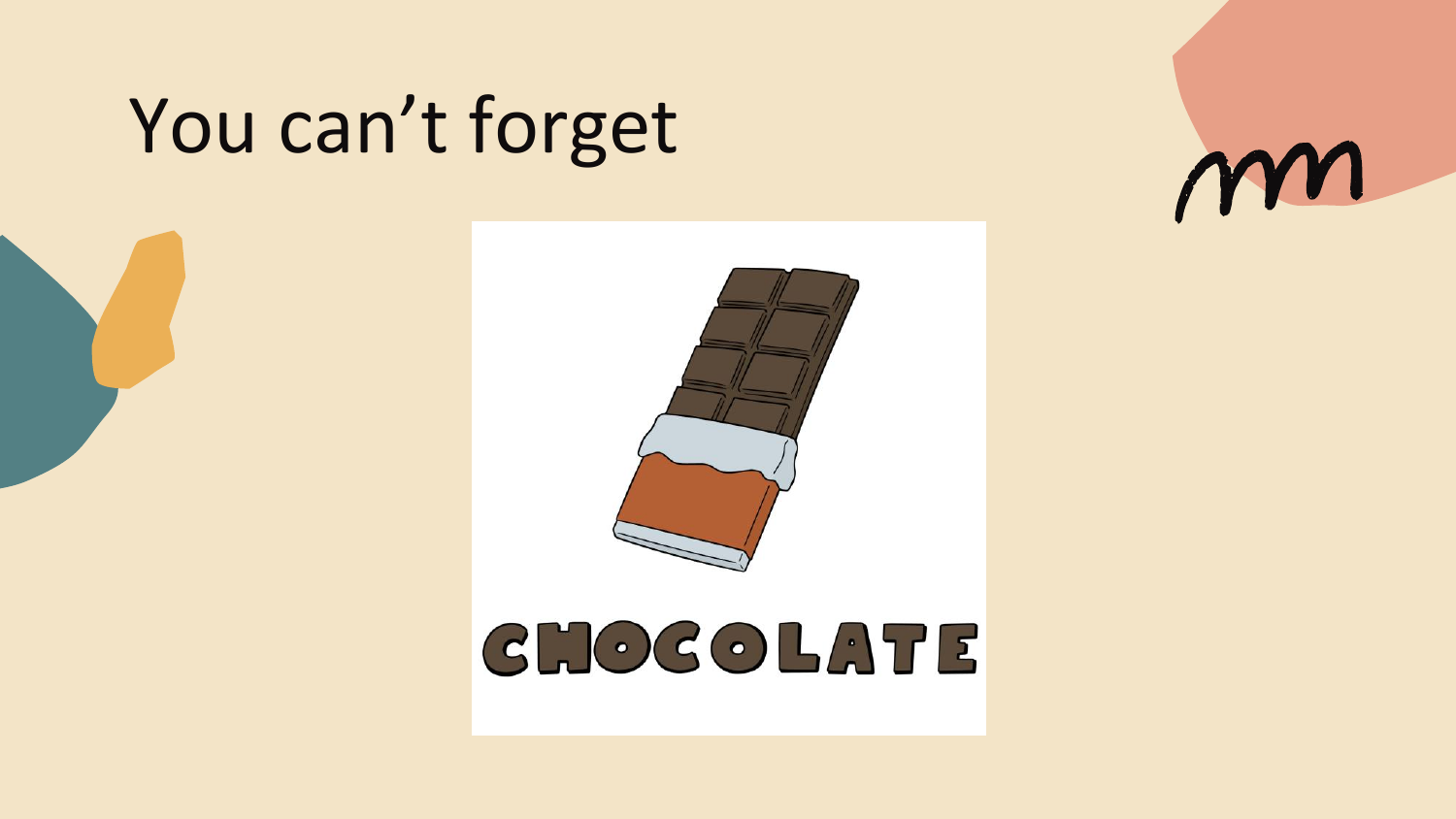

 $\bullet$ 

## 04 Think big

Explore new foods to fuel an optimistic attitude





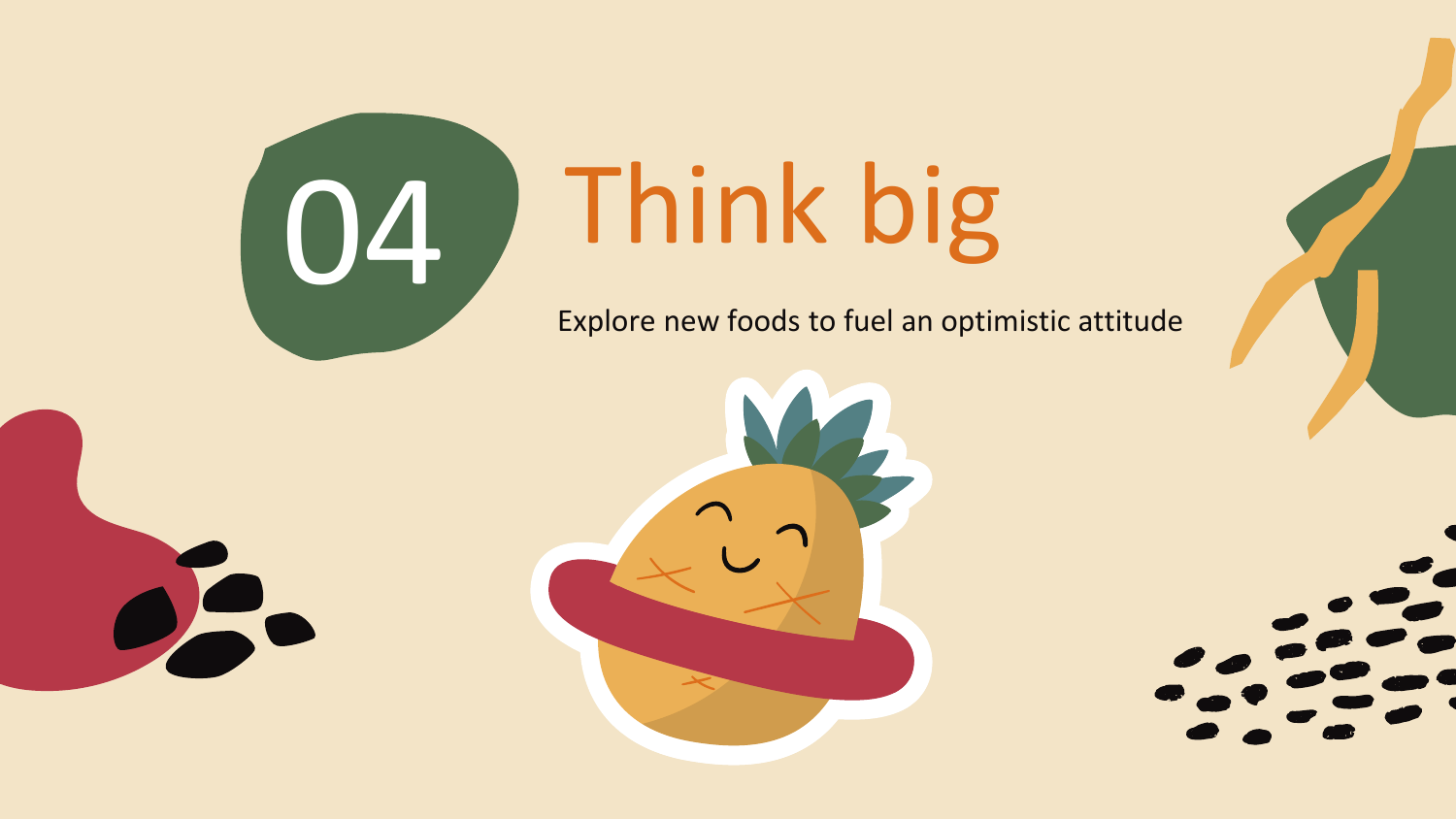## On your plate and on with your life

Incorporating good-mood foods into your diet may take a little extra effort at first.

Think "expansive."

What can you ADD to your plate that will help prime your positive mindset?

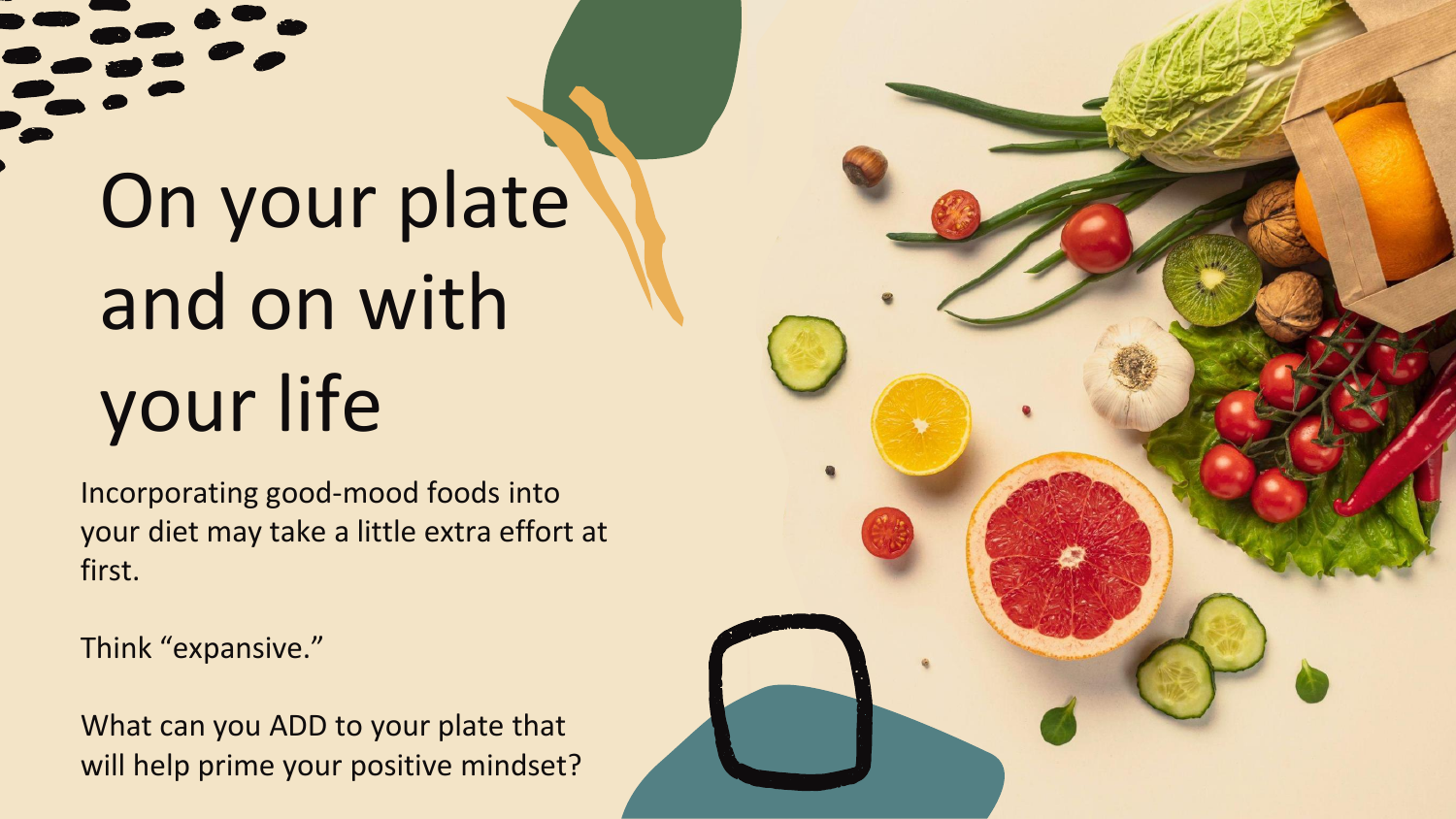### Intrigued?

Watch the Ted Talks video:

"The Surprisingly Dramatic Role of Nutrition in Mental Health" with Julia Rucklidge, Clinical Psychologist